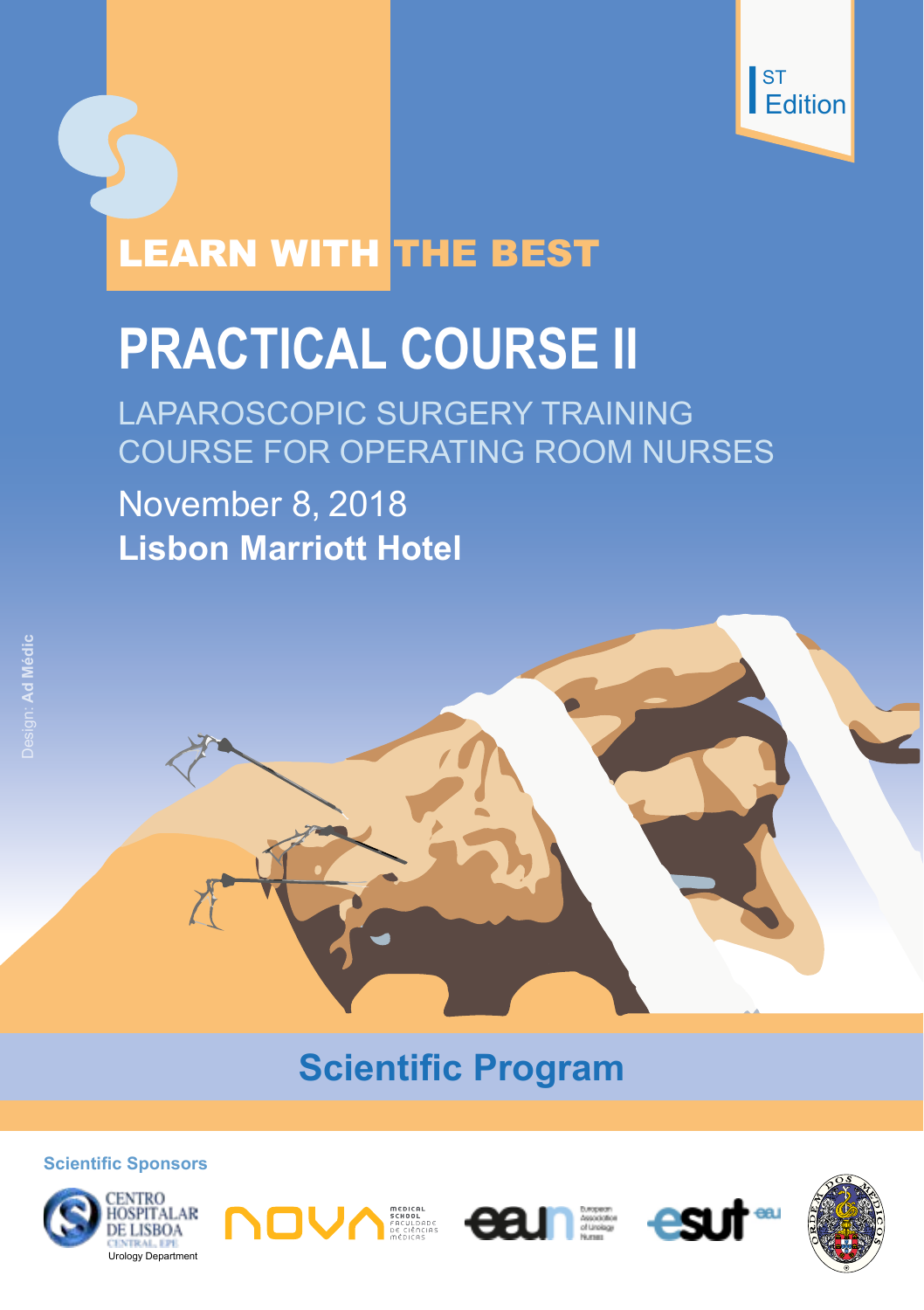#### **Organising Committee – Practical Course II for Nurses**

Rui Farinha*, MD, Centro Hospitalar de Lisboa Central EPE / Hospital de São José, Lisbon, Portugal* | Mercedes Bilbao*, O.R. Supervisor, AESOP President* | Heloísa Oliveira*, Head Nurse, Centro Hospitalar de Lisboa Central EPE / Hospital de São José, Lisbon, Portugal* | António Pinto*, Head Nurse, Centro Hospitalar de Lisboa Central EPE / Hospital de São José, Lisbon, Portugal* | Ana Graça, *Specialist Nurse, Centro Hospitalar de Lisboa Central EPE / Hospital de São José, Lisbon, Portugal* | Susana Duarte, *Registered Nurse, Centro Hospitalar de Lisboa Central EPE / Hospital de São José, Lisbon, Portugal* | Susana Ramos*, Centro Hospitalar de Lisboa Central EPE / Hospital de São José, Lisbon, Portugal*

#### **Scientific Committee – Practical Course II for Nurses**

Luís Campos Pinheiro*, MD, PhD, Professor of Urology of Nova Medical School* | Teresa Branco, *Specialist Nurse, Centro Hospitalar de Lisboa Central EPE / Hospital de São José, Lisbon, Portugal* | Rosário Soeiro, *Registered Nurse, Centro Hospitalar de Lisboa Central EPE / Hospital de São José, Lisbon, Portugal* | Isabel Daniel, *Registered Nurse, Centro Hospitalar de Lisboa Central EPE / Hospital de São José, Lisbon, Portugal* | Paula Girão, *Registered Nurse, Centro Hospitalar de Lisboa Central EPE / Hospital de São José, Lisbon, Portugal* | Rosário Varela, *Registered Nurse, Centro Hospitalar de Lisboa Central EPE / Hospital de São José, Lisbon, Portugal* | Marisa Gomes*, Registered Nurse, Centro Hospitalar de Lisboa Central EPE / Hospital de São José, Lisbon, Portugal*

#### **Faculty – Practical Course II for Nurses**

Aida Santos, *Registered Nurse, Centro Hospitalar de Lisboa Central EPE / Hospital de São José, Lisbon, Portugal* | Ana Freire*, Specialist Nurse, Hospital Beatriz Ângelo, Lisbon, Portugal* | Ana Graça*, Specialist Nurse, Centro Hospitalar de Lisboa Central EPE / Hospital de São José, Lisbon, Portugal* | Anabela Mendes*, Professor, Nursign School of Lisbon, (ESEL), Lisbon, Portugal* | António Pinto, *Head Nurse, Centro Hospitalar de Lisboa Central EPE / Hospital de São José, Lisbon, Portugal* | Armandina Antunes*, Director of Nursing, Centro Hospitalar de Lisboa Central EPE / Hospital de São José, Lisbon, Portugal* | Birgitta Keil*, Department Of Urology – Slk Kliniken, Department Of Urology, Heidelberg University, Heilbronn, Germany* | Fernando Carvalhão*, Head Nurse, Hospital dos Lusíadas, Lisbon, Portugal* | Heloísa Oliveira*, Head Nurse, Centro Hospitalar de Lisboa Central EPE / Hospital de São José, Lisbon, Portugal* | Isabel Daniel, *Registered Nurse, Centro Hospitalar de Lisboa Central EPE / Hospital de São José, Lisbon, Portugal* | Jane Petersson*, Registered Nurse, First Assistant and Specialist Nurse in Robotic Surgery - Aalbrog University Hospital, Denmark* | Jeannette Verkerk-Geelhoed*, MSc; Clinical Specialist Nurse in Training, St. Antonius Hospital, Nieuwegein, Netherlands* | Linda Söderkvist*, Urology Nurse, Urology Surgery Dept., Karolinska University Hospital, Solna, Sweden* | Marisa Gomes*, Registered Nurse, Centro Hospitalar de Lisboa Central EPE / Hospital de São José, Lisbon, Portugal* | Mercedes Bilbao*, O.R. Supervisor, AESOP President* | Mercedes Ganito*, Head Nurse, Hospital de Dona Estefânia, Lisbon, Portugal* | Mónica Pereira *Head Nurse, Centro Hospitalar de Lisboa Central EPE / Hospital de Santa Marta, Lisbon, Portugal* | Rosário Soeiro, *Registered Nurse, Centro Hospitalar de Lisboa Central EPE / Hospital de São José, Lisbon, Portugal* | Rosário Varela, *Registered Nurse, Centro Hospitalar de Lisboa Central EPE / Hospital de São José, Lisbon, Portugal* | Rui Santos*, Registered Nurse, Centro Hospitalar de Lisboa Central EPE / Hospital de São José, Lisbon, Portugal* | Sérgio Deodato*, Director, Nursing School, Catholic University of Portugal, Lisbon, Portugal* | Susana Duarte, *Registered Nurse, Centro Hospitalar de Lisboa Central EPE / Hospital de São José, Lisbon, Portugal* | Susana Ramos*, Centro Hospitalar de Lisboa Central EPE / Hospital de São José, Lisbon, Portugal* | Teresa Branco*, Specialist Nurse, Centro Hospitalar de Lisboa Central EPE / Hospital de São José, Lisbon, Portugal* | Teresa Leal*, Professor, Nursign School of Lisbon, (ESEL), Lisbon, Portugal* | Tiago Barreto*, Specialist Nurse,Centro Hospitalar de Lisboa Central EPE / Hospital de Curry Cabral, Lisbon, Portugal*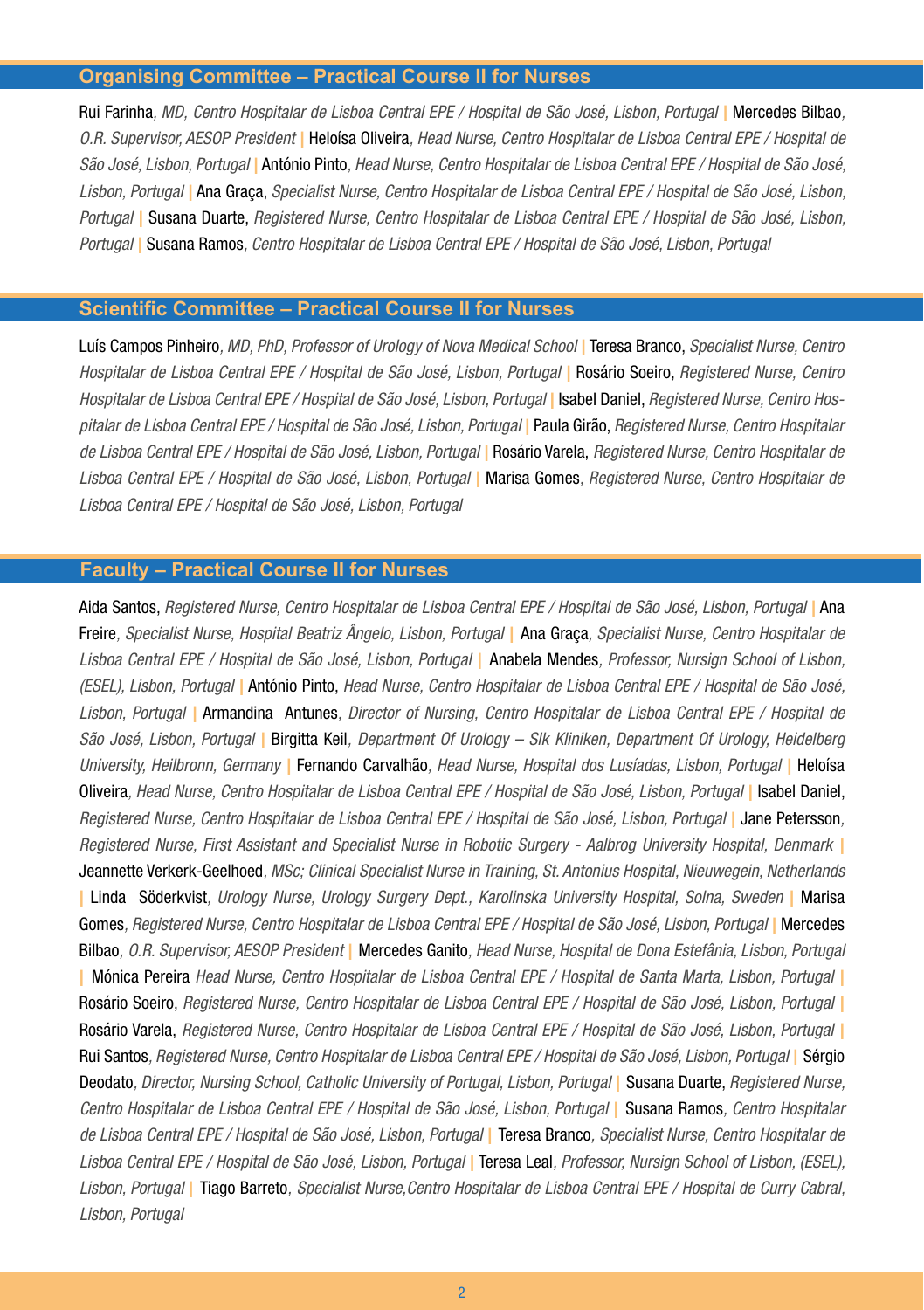| Thursday, november 8 - Plenary Room |  |  |  |  |
|-------------------------------------|--|--|--|--|
|-------------------------------------|--|--|--|--|

| 07:30h           | Opening of registration desk                                                                                                                                                                                                                                                                                                                                                                                                                                                                                            |
|------------------|-------------------------------------------------------------------------------------------------------------------------------------------------------------------------------------------------------------------------------------------------------------------------------------------------------------------------------------------------------------------------------------------------------------------------------------------------------------------------------------------------------------------------|
| $08:30-18:00h$   | <b>PRACTICAL COURSE II</b><br>ez<br><b>LAPAROSCOPIC SURGERY TRAINING COURSE FOR</b><br><b>OPERATING ROOM NURSES</b>                                                                                                                                                                                                                                                                                                                                                                                                     |
| 08:30-09:00h     | <b>Opening session</b><br><b>Armandina Antunes</b><br>Mercedes Bilbao                                                                                                                                                                                                                                                                                                                                                                                                                                                   |
| 09:00-10:30h     | <b>Patient path</b><br>Moderator: Heloísa Oliveira<br>Commentator: Fernando Carvalhão<br><b>Improving perioperative urological patient path (25)</b><br>Rui Santos, Aida Santos & Ana Graça<br>Before and after laparoscopic surgery. What nurses should know (25')<br>Teresa Branco<br><b>Preoperative checking (25)</b><br>Jeannette Verkerk-Geelhoed<br>Q & A (15')                                                                                                                                                  |
| 10:30-11:00h     | Coffee-break                                                                                                                                                                                                                                                                                                                                                                                                                                                                                                            |
| $11:00 - 13:00h$ | <b>Patient surgical security</b><br>Moderator: António Pinto<br>Commentator: Mónica Pereira<br><b>OR setting and the role of Time Out (25)</b><br>Jeannette Verkerk-Geelhoed<br>Preparing and positioning of the patient (25')<br>Linda Söderkvist<br>Hygiene in operation theatre, important points to pay attention $(25)$<br>Birgitta Keil<br><b>Prevention and control of SSI in urologic surgical patient (25)</b><br>Isabel Daniel, Rosário Varela, Marisa Gomes, Susana Duarte & Rosário Soeiro<br>$Q & A$ (20') |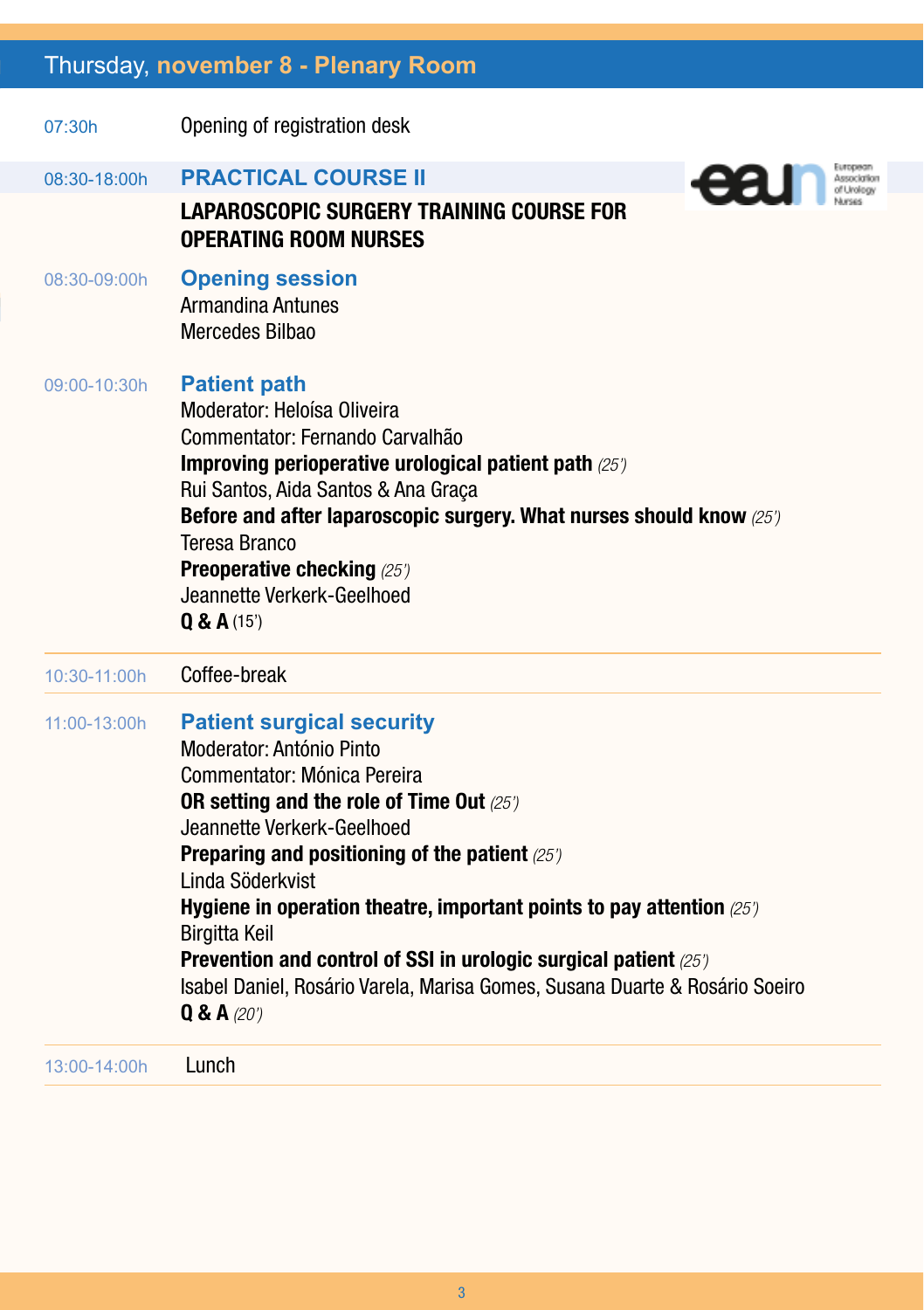| 14:00-16:00h | O. R. setting<br>Moderator: Susana Ramos<br>Commentator: Anabela Mendes<br><b>Dangers in laparoscopy, a nursing perspective (25)</b><br>Jane Petersson<br>Laparoscopic instruments (graspers, hooks, scissors, instruments<br>for ligature, clips and automatic graspers) and how to assembler them (25')<br>Linda Söderkvist<br>Single use disposable instruments. Multiple reusable instruments (25')<br>Linda Söderkvist<br>Laparoscopic surgery – Nurse perspective $(25)$<br><b>Tiago Barreto</b><br>$Q & A$ (20') |
|--------------|-------------------------------------------------------------------------------------------------------------------------------------------------------------------------------------------------------------------------------------------------------------------------------------------------------------------------------------------------------------------------------------------------------------------------------------------------------------------------------------------------------------------------|
| 16:00-16:30h | Coffee-break                                                                                                                                                                                                                                                                                                                                                                                                                                                                                                            |
| 16:30-18:00h | <b>Future</b><br><b>Moderator: Mercedes Ganito</b><br>Commentator: Sérgio Deodato<br>High tech, high stress environment (25')<br>Ana Freire<br><b>Perioperative nurses lifelong education. Present and future (25)</b><br>Teresa Leal<br>The future in surgery and role of nurses $(25)$<br>Mercedes Bilbao<br><b>Q &amp; A</b> $(15)$                                                                                                                                                                                  |
| 18:00h       | <b>Closing session</b><br>Heloísa Oliveira                                                                                                                                                                                                                                                                                                                                                                                                                                                                              |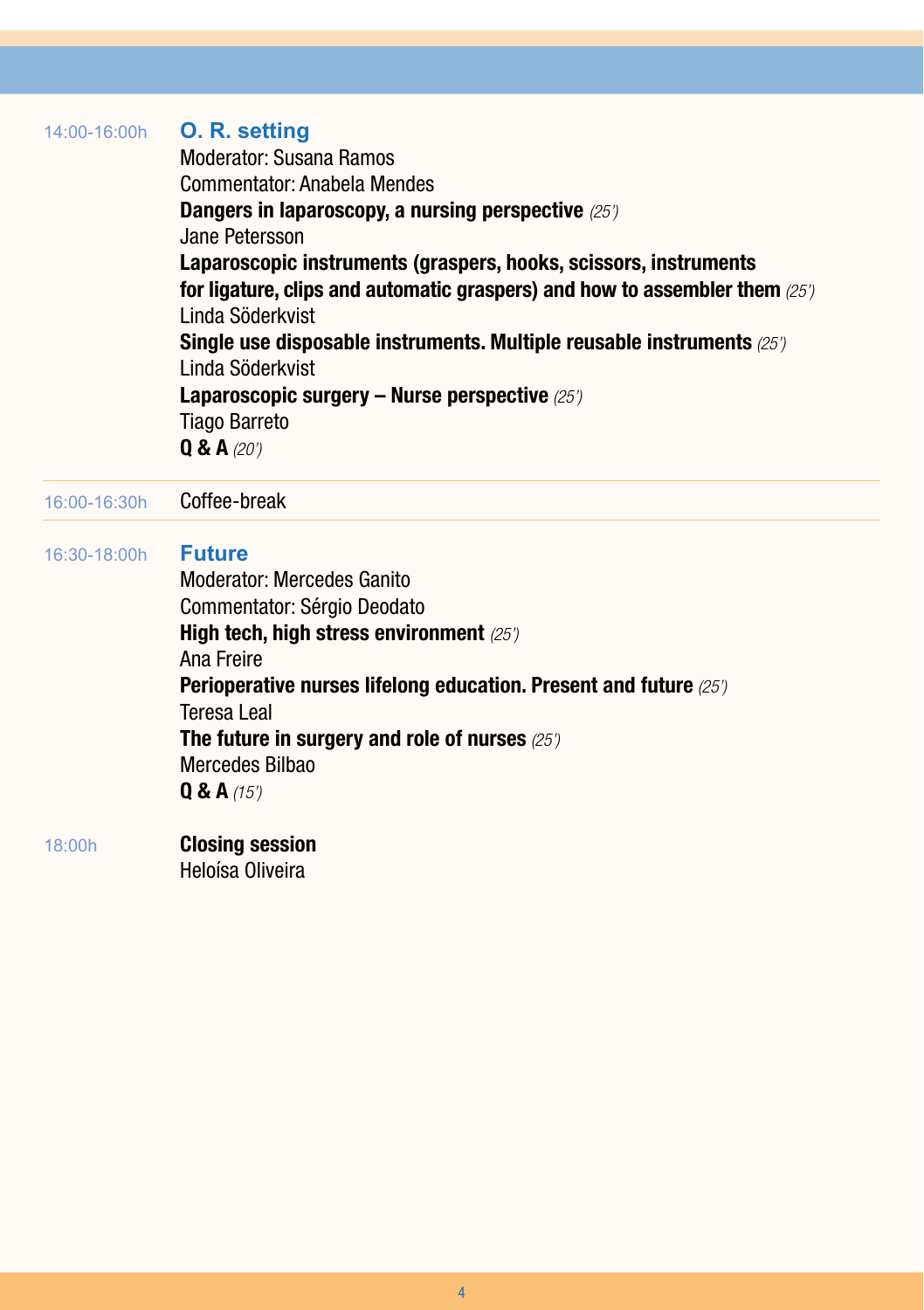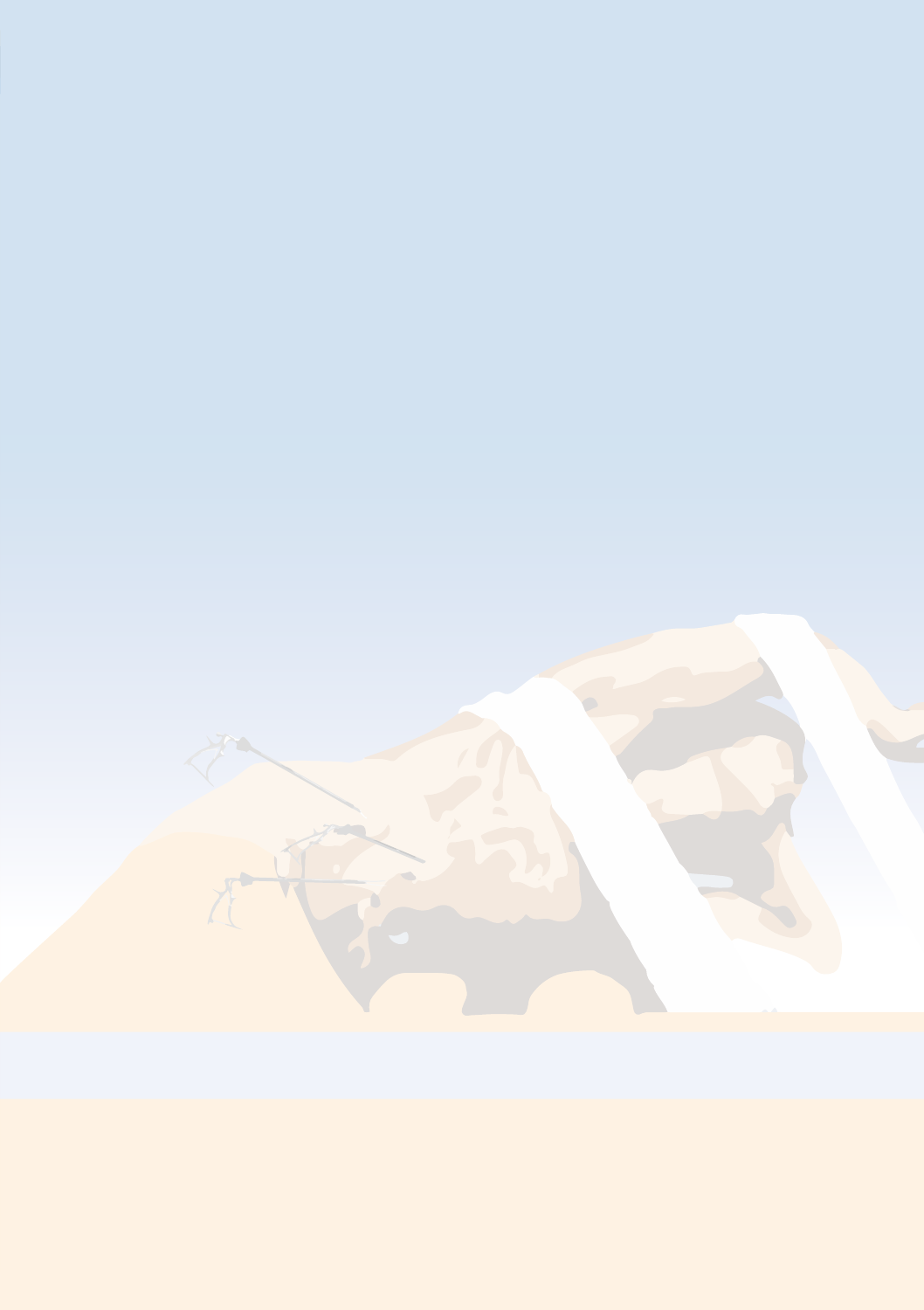

## LEARN WITH THE BEST

# **LAPAROSCOPY COURSE** November 8 - 10, 2018 LEVEL I LIVE SURGERY

**Lisbon Marriott Hotel Digital Program**<br>
Digital Program<br>
Digital Program

### **Registration Form**